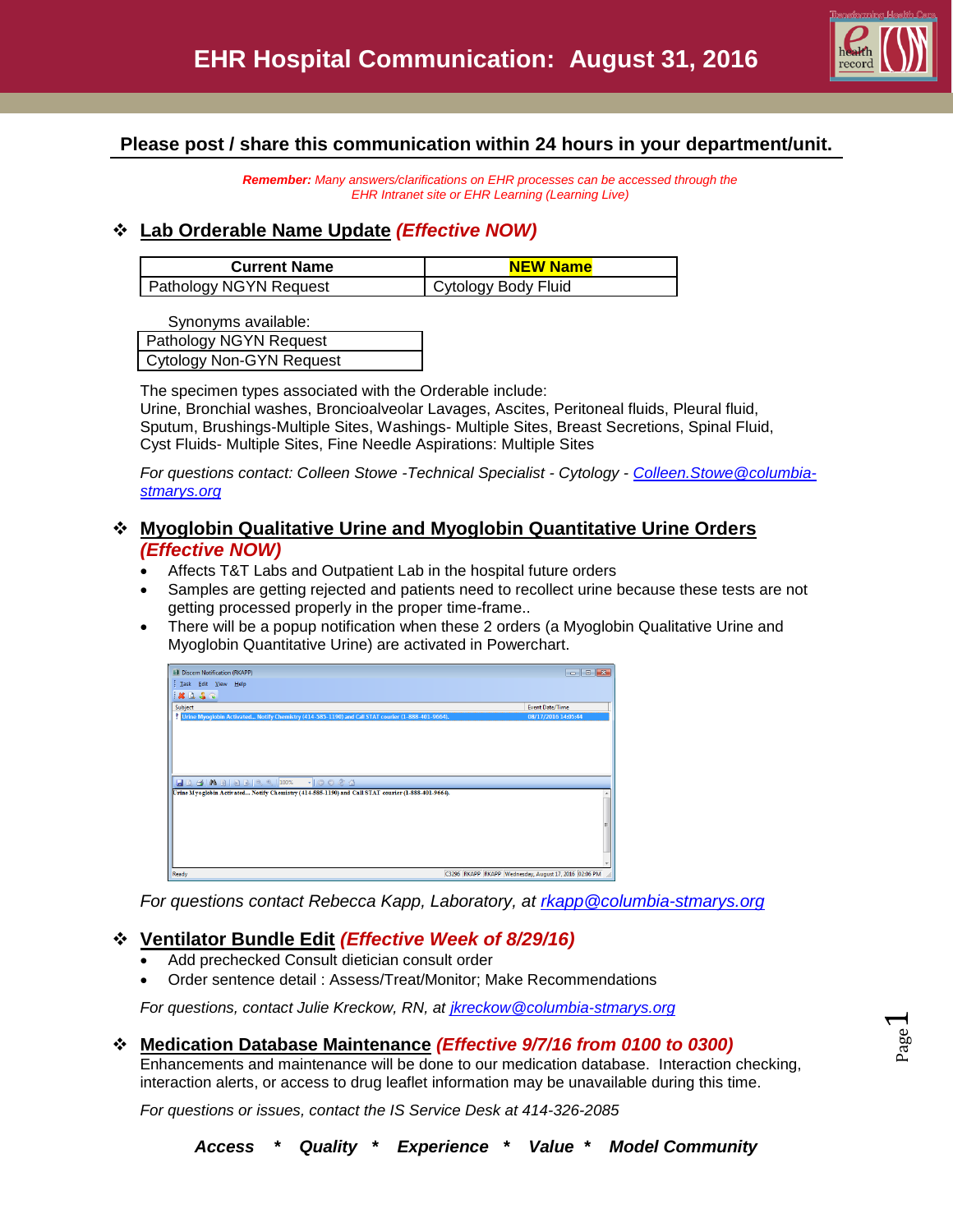

Page  $\boldsymbol{\sim}$ 

# **FloTrac / Vigileo**

FloTrac / Vigileo (a hemodynamic monitoring device) has been purchased for CSM to help manage patients in the OR and immediate post-operative settings under the ERAS (Enhanced Recovery After Surgery) protocol (primarily colorectal patients) and cardio-thoracic patients.

Recently, there is an interest to use this monitoring device, especially in sepsis patients, to assess the responsiveness of timely therapies involving fluid responsiveness and recommended medications (i.e. vasopressors). This is particularly important in patients diagnosed with septic shock. In detail, the need to document responsiveness is needed pertaining to: (1) fluid status, (2) central venous pressure (CVP), and (3) central venous oxygen saturation (ScvO2). In the past, the pulmonary artery catheter was used to direct management. However, studies have shown that morbidity and mortality are higher with the use of these catheters. Moreover, newer technologies have been developed and there is discussion about the use of cardiac output, cardiac index, stroke volume, and stroke volume variation in managing these critically ill patients.

We believe that current protocols and therapies are available and being used to manage critically ill patients, especially with regards to sepsis/severe sepsis/septic shock patients. However, we believe that we have an opportunity, **though not widely supported**, to use the **FloTrac / Vigileo** device to tailor and customize the existing management of these patients.

Because of this, we have developed an order and powerplan to use the FloTrac device for the medical team to use at their discretion. Please note that those patients using the ERAS protocol or who are cardio-thoracic patients have first priority in using these machines. *The single FloTrac order will be in the Cardiovascular surgery Post PowerPlan the week of 9-6-16.*

*The Flotrac subphase PowerPlan (Milwaukee) is nearing completion. When finalized, the subphase will be available for use with patients diagnosed with septic shock as a freestanding PowerPlan. This is a trial only at the Milwaukee Campus and will be available at the Ozaukee Campus once devices are available for use.*

*If you have any questions, please do not hesitate to contact Randall Arnold, Cat Zyniecki, Lyndsay Kerley, and Dr. Antonio Salud.*

## **ABCDEF Bundle – Early Progressive Mobility I View Enhancements** *(Effective NOW)*

Early Progressive Mobility Protocol – 4 Steps (See Below) **Step 1:** Screen for Safety (RN every day by 0900)

| Activities of Daily Living<br><b>Braden Assessment</b> |                                             | 08/09/2016 |
|--------------------------------------------------------|---------------------------------------------|------------|
| Skin & Pressure Reducing Prevent Measure               | R.                                          | 10:00 CDT  |
| Hendrich II Fall Risk                                  | 4 Activities of Daily Living                |            |
| <b>Fall Prevention Measures</b>                        | 4 Activity                                  |            |
| Precautions/Alarms                                     | <b>Mobility Safety Screen</b>               |            |
|                                                        | <b>Progressive Mobility Level</b>           |            |
|                                                        | <b>Activity Completed</b>                   |            |
|                                                        | <b>Assistive Device</b>                     |            |
|                                                        | <b>Activity Assistance</b>                  |            |
| Adult Specialty Assessments                            | <b>Patient Position</b>                     |            |
| Intake And Output                                      | <b>Head of Bed Position</b>                 |            |
|                                                        | <b>Antiembolism Device</b>                  |            |
| Lines-Tubes-Drains                                     | <b>Antiembolism Device Laterality</b>       |            |
| Wounds and Incisions                                   | <b>Antiembolism Device Status</b>           |            |
| Specialty Wounds                                       | minute(s)<br><b>Time Dangled at Bedside</b> |            |
| S Ostomy                                               | minute(s)<br><b>Time Up in Chair</b>        |            |
|                                                        | <b>Ambulation Distance</b>                  |            |
| Crthopedic Devices                                     | <b>Ambulation Patient Effort</b>            |            |
| Silood Product Administration                          | <b>Activity Treatment Response</b>          |            |
| Post Procedure                                         | <b>Hours Slept</b>                          |            |
|                                                        | <b>Activity Comments</b>                    |            |

Check **all boxes** for **ICU** patients. Check **M, O, & E** only for **non-ICU** patients.

| A Activities of Daily Living      | 罓                                     |
|-----------------------------------|---------------------------------------|
| ⊿ Activity                        | ঢ়                                    |
| <b>Mobility Safety Screen</b>     | <b>Mobility Safety Screen</b>         |
| <b>Progressive Mobility Level</b> | M - Myocardial Stability              |
| <b>Activity Completed</b>         | O - Oxygenation Adequate              |
| <b>Assistive Device</b>           | V - Vasopressors Minimal (ICU only)   |
| <b>Activity Assistance</b>        | <b>E</b> - Engages to Voice           |
| <b>Patient Position</b>           | N - Neurological Stability (ICU only) |
| <b>Head of Bed Position</b>       | <b>Other</b>                          |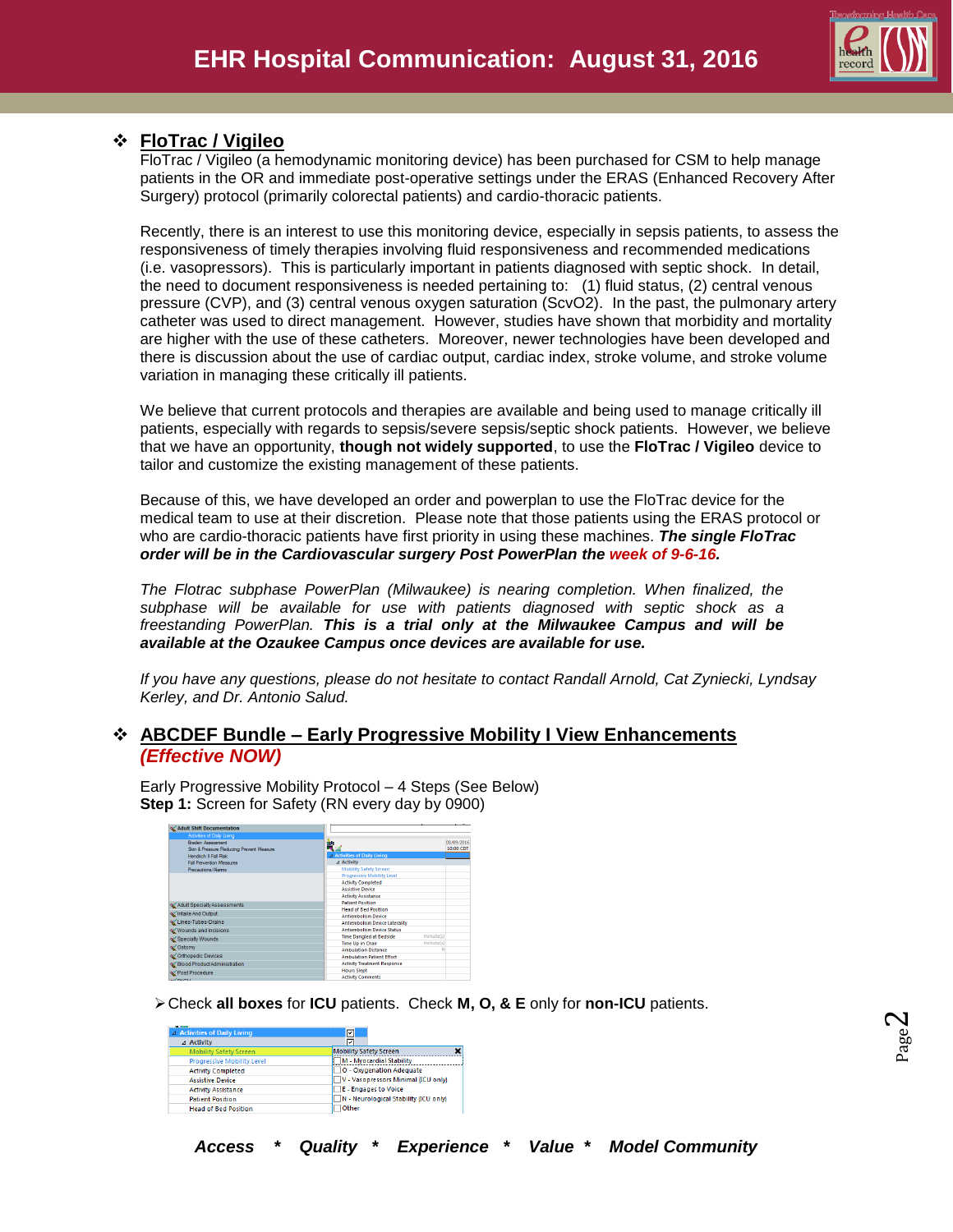

Document "Pass" or "Fail" result of the Mobility Safety Screen

| <b>4 Activities of Daily Living</b>  |                                 |
|--------------------------------------|---------------------------------|
| $\triangle$ Activity                 |                                 |
| <b>Mobility Safety Screen</b>        |                                 |
| <b>Mobility Safety Screen Result</b> | Mobility Safety Screen Result X |
| <b>Progressive Mobility Level</b>    | Pass                            |
| <b>Activity Completed</b>            | Fail                            |
| <b>Assistive Device</b>              |                                 |

Reference Text- found by double clicking on "Mobility Safety Screen"



### **Step 2: Assess and Document Mobility Level (RN or PT)**

| 4 Activities of Daily Living      | न्न                                 |
|-----------------------------------|-------------------------------------|
| ⊿ Activity                        | 冈                                   |
| <b>Mobility Safety Screen</b>     |                                     |
| <b>Progressive Mobility Level</b> | <b>Progressive Mobility Level X</b> |
| <b>Activity Completed</b>         | 0-1 - Bedrest                       |
| <b>Assistive Device</b>           | 2 - Dangle                          |
| <b>Activity Assistance</b>        | 3 - To Chair                        |
| <b>Patient Position</b>           | 4 - Ambulate                        |
| <b>Head of Bed Position</b>       | 5 - Independent                     |
| And Courts of Great President     |                                     |

#### **Step 3:** Implement Early Progressive Mobility

| 4 Activities of Daily Living          |           | ⊡                         |                                     |
|---------------------------------------|-----------|---------------------------|-------------------------------------|
| ⊿ Activity                            |           | ⊡                         |                                     |
| <b>Mobility Safety Screen</b>         |           |                           |                                     |
| <b>Progressive Mobility Level</b>     |           |                           |                                     |
| <b>Activity Completed</b>             |           | <b>Activity Completed</b> | ×                                   |
| <b>Assistive Device</b>               |           |                           | <b>Remains on hed rest</b>          |
| <b>Activity Assistance</b>            |           |                           | <b>Chair Position in the bed</b>    |
| <b>Patient Position</b>               |           |                           | Shoulder Flexion (5-10 repetitions) |
| <b>Head of Bed Position</b>           |           |                           | Ankle Pumps (15-20 repetitions)     |
| <b>Antiembolism Device</b>            |           |                           | Able to assist with repositioning   |
| <b>Antiembolism Device Laterality</b> |           | Dangle                    |                                     |
| <b>Antiembolism Device Status</b>     |           | <b>Stand in place</b>     |                                     |
| <b>Time Dangled at Bedside</b>        | minute(s) |                           | Marches in place                    |
| <b>Time Up in Chair</b>               | minute(s) | Up to chair               |                                     |
| <b>Ambulation Distance</b>            |           |                           | Slide board to chair                |
| <b>Ambulation Patient Effort</b>      |           | Pivot to chair            |                                     |
| <b>Activity Treatment Response</b>    |           |                           | Up to bedside commode               |
| <b>Hours Slept</b>                    |           |                           | Ambulation in room/bathroom         |
| <b>Activity Comments</b>              |           |                           | <b>Ambulation in hall</b>           |
| <b>4 Nutrition - ADLs</b>             |           |                           | <b>Independent mobility</b>         |

Document assistance needed to mobilize patient

| ⊿ Activity                            |  | ☑<br>罓                     |  |
|---------------------------------------|--|----------------------------|--|
| <b>Mobility Safety Screen</b>         |  |                            |  |
| <b>Progressive Mobility Level</b>     |  |                            |  |
| <b>Activity Completed</b>             |  |                            |  |
| <b>Assistive Device</b>               |  |                            |  |
| <b>Activity Assistance</b>            |  | <b>Activity Assistance</b> |  |
| <b>Patient Position</b>               |  | Independent                |  |
| <b>Head of Bed Position</b>           |  | Mod indep                  |  |
| <b>Antiembolism Device</b>            |  | Setup/Supervision          |  |
| <b>Antiembolism Device Laterality</b> |  | <b>Standby assist</b>      |  |
| <b>Antiembolism Device Status</b>     |  | 1 Person assist            |  |
| <b>Time Dangled at Bedside</b>        |  | minute(s) 2 Person assist  |  |
| <b>Time Up in Chair</b>               |  | minute(s) Dependent        |  |
| <b>Ambulation Distance</b>            |  | ftlTotal assistance        |  |